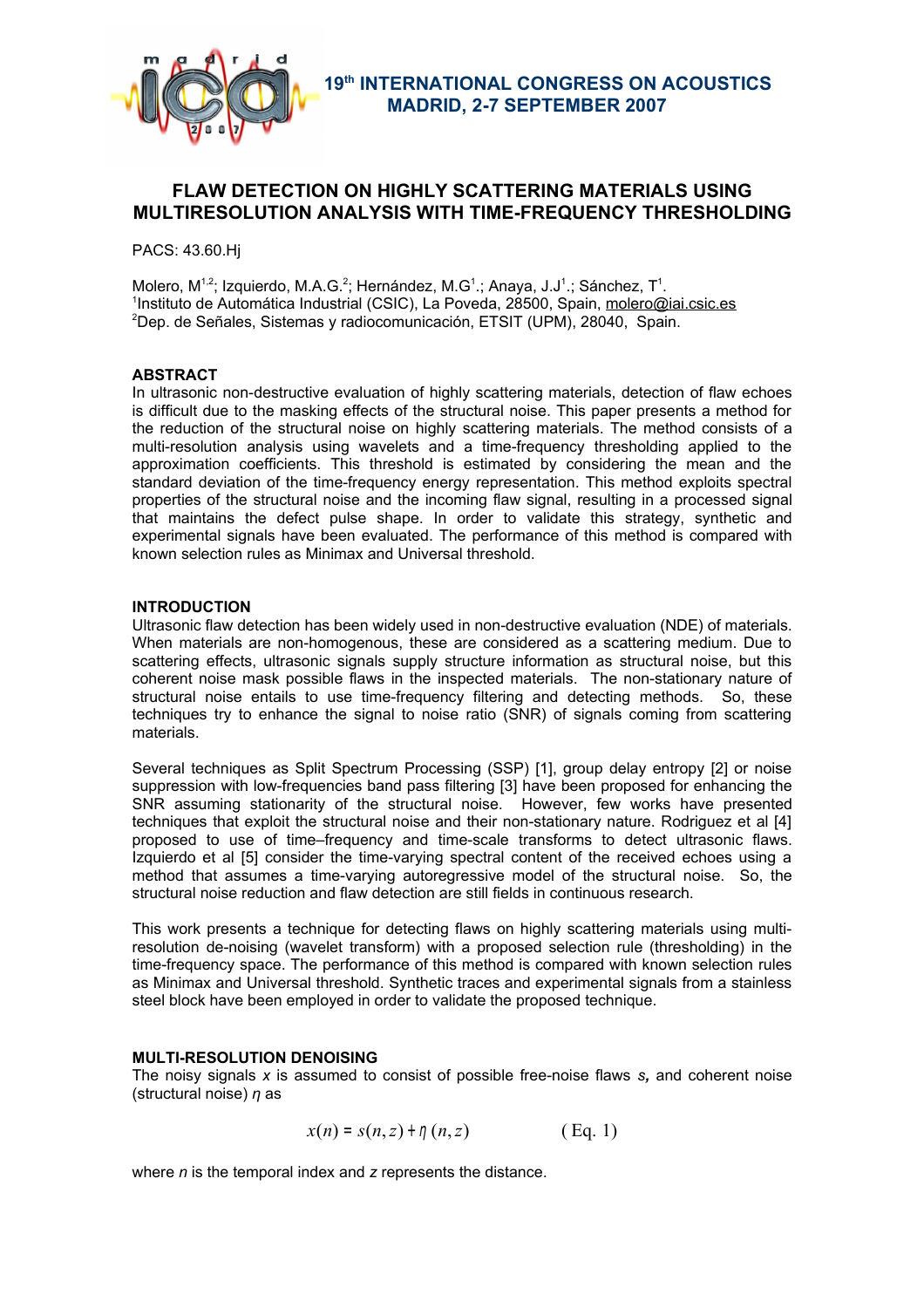In order to recover *s*, a de-noising procedure is carried out by wavelet decomposition. The general scheme of this procedure is as follow:

1. Signal decomposition into *M* resolution levels related with a specific mother wavelet *φ* is carried out*.* The decomposition process can be iterated, with successive approximations being decomposed in turn, so that one signal is broken down into many lower resolution components*,* resulting the detail coefficients *W1,n, W2,n, …, WM,n* and the approximation coefficient *VM,n,* where *n* is the temporal index. This is called the wavelet decomposition tree and implemented as a filter bank as is depicted in Figure 1.



Figure 1.- Implementation of Wavelet decomposition by filter bank.

2. A thresholding process Λ{·} is applied to the detail coefficients and also the *M*approximation coefficients. This process is defined in order to exclude terms or samples in function of a threshold  $\lambda$  . So, thresholding process is performed as

$$
\widetilde{W}_{M,n} = \Lambda \{W_{j,n}\}\n\begin{cases}\n\text{sign}\{W_{j,n}\}\left[|W_{j,n}| - \lambda\right] & , |W_{j,n}| > \lambda \\
0 & , |W_{j,n}| \leq \lambda\n\end{cases}\n\qquad (Eq. 2)
$$

Besides, the details coefficients  ${W_{m,n}}$  are processed according to the rule [6]

$$
\widetilde{W}_{m,n} = \begin{cases} W_{j,n} & , j \le L \\ 0 & , j \ge L \end{cases}
$$
 (Eq. 4)

where *L* represents the levels which want to be excluded in the signal reconstruction.

3. After performing the thresholding, a reconstruction of the signals is made by means of the modified coefficients  $\{\widetilde{W}_{m,n}\}$  and  $\widetilde{V}_{M,n}$ . The reconstruction is carried out to apply the inverse process as shown in Figure 1.

Therefore, the previous scheme provide a general de-noising process where will be necessary to define the number of the *M* decomposition levels, the mother wavelet *φ* and also the threshold estimation  $λ$ .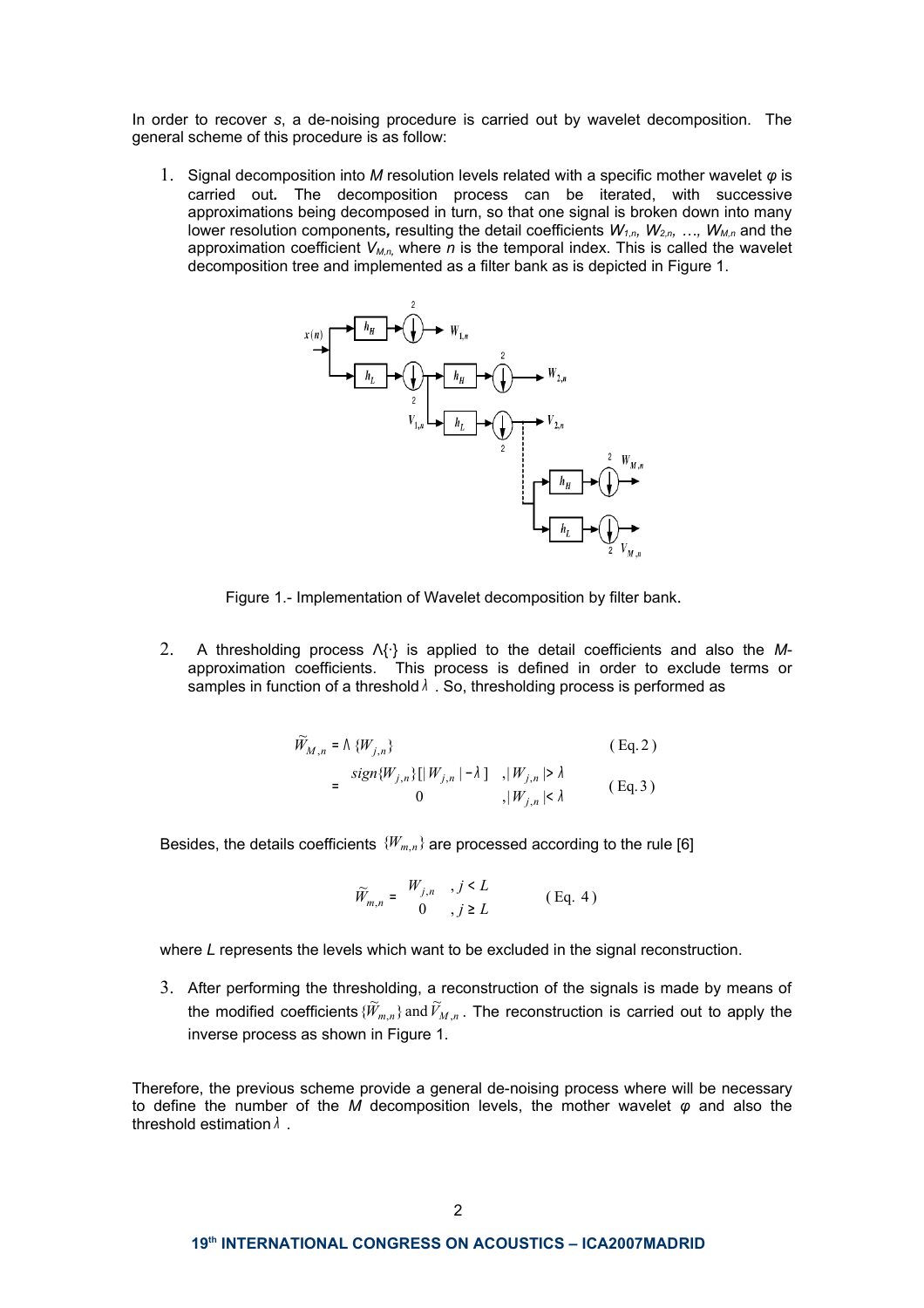#### **Threshold Estimation**

In this paper, flaw detection is carried out by a multi-resolution de-noising scheme. We present a threshold estimation (explained in the next section) which will be compared with two wellknown thresholding methods (selection rules): Minimax [7] and Universal thereshold [8], defined respectively as

$$
\lambda^{mm} = \begin{cases}\n\sigma (0.3936 + 0.1829 \log_2(N)) & , N > 32 \\
0 & , N \le 32\n\end{cases}
$$
\n(Eq.5)  
\n
$$
\lambda^{uni} = \sigma \sqrt{2 \log(N)}
$$
\n(Eq.6)

where *N* is the signal length and  $\sigma$  is the noise standard deviation.

### **Calculus of the proposed threshold**

We propose a threshold  $\lambda^{tf}_j$  taking as start point research in [4]. This threshold is calculated from statistical values of the detail coefficients at *j* levels and the approximation coefficients at *M* level as

$$
\lambda_j^{tf} = \sqrt{\mu_j + \sigma_j} \qquad (\text{Eq. 7})
$$

Where *j* means the decomposition level,  $\mu_j$  and  $\sigma_j$  are the mean and the standard deviation, respectively, of energy signals  $\widetilde{E}_j$  which have been obtained by a time-frequency processing. This processing produces a detection of high energy concentration in time-frequency space. So,  $\widetilde{E}_j$  is determined as follow

$$
\widetilde{E}_j = \int D_j d\omega \qquad (\text{Eq. 8})
$$

$$
D_j = \begin{cases} C_j & C_j > 0 \\ 0 & C_j < 0 \end{cases} \tag{Eq.9}
$$
\n
$$
C_j = \int \hat{W}_{j,n} \left( t + \frac{\tau}{2} \right) \hat{W}_{j,n}^* \left( t - \frac{\tau}{2} \right) e^{-i\omega \tau} \tag{Eq.10}
$$

Where *C<sup>j</sup>* is the Wigner-Ville distribution. Note that time-frequency distributions are generally calculated by means of analytical signals, therefore  $\hat{W}_{j,n}(\cdot)$  is the analytical signals of the detail coefficients at *j* level and those expressions are also valid in order to find the threshold for *V<sup>M</sup>* ,*<sup>n</sup>* .

#### **SIMULATION RESULTS**

Several synthetic traces have been generated using a simple clutter model [9]. This model emulates the impulse response both of a scattering material and the transducer response for separated. The frequency response of the synthetic signals is given by

$$
X(\omega) = P(\omega) [R(\omega, z) + F(\omega, z)] \quad (\text{Eq.11})
$$

where  $P(\omega)$  is the frequency response of an ultrasonic pulse, and also  $R(\omega, z)$  (structural noise response) and  $F(\omega, z)$  (flaw response) are defined as

$$
R(\omega, z) = \sum_{k=1}^{K_d} \beta_k \omega^2 e^{-2\alpha z_k \omega^4} e^{-i2\omega z_k/c}
$$
 (Eq.12)  

$$
F(\omega, z) = \sum_{k=1}^{K_f} \rho_k e^{-2\alpha d_k \omega^4} e^{-i2\omega z_k/c}
$$
 (Eq.13)

**19 th INTERNATIONAL CONGRESS ON ACOUSTICS – ICA2007MADRID**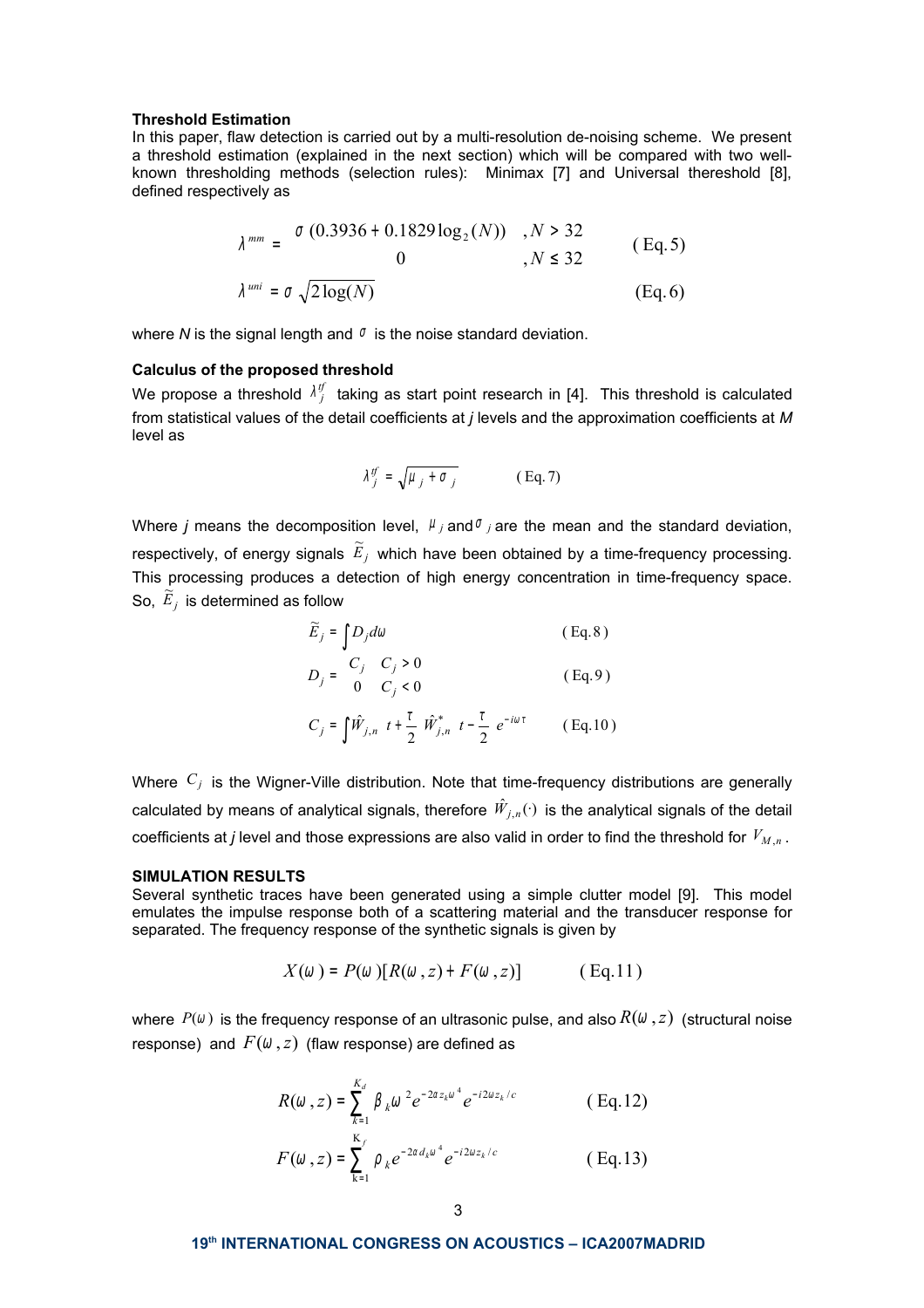where  $K_d$  and  $K_f$  are the scattering number and flaw number, respectively. The value of  $\beta_k$  is a Gaussian random variable corresponding to the grain size,  $\rho_k$  is the reflectivity coefficient. The values of  $z_k$  represent uniform random variables which determine the scatters positions, whereas the flaw positions are determined by  $d_k$ . The attenuation coefficient and wave speed are considered as constant values defined by <sup>α</sup> and*c* , respectively. So, from *X* (<sup>ω</sup> ) , a synthetic signal *x* is generated by the inverse Fourier transform.

The next simulation considers a 20 MHZ and 83% bandwidth transducer. The synthetic signal has been generated considering the following values:  $\alpha = 1 \times 10^{-15}$  dB/cm,  $c = 5700$  m/s,  $K_d = 300$ (scatters) distributed in a distance of 29.18 mm. Only one flaw is adding in the synthetic signal. Figure 2 shows the synthetic signal with the flaw and their spectra. Figure 3 shows the results of the de-noising processing using synthetics signals from the simple clutter model.



Figure 2.- Synthetic signal. a) Time-domain and b) Spectrum.



Figure 3.- De-noising results from synthetic signal. a) Structural noisy signal; de-noising by selection rule: b) Minimax, c) Universal threshold and d) proposed time-frequency threshold with *M*=3, *L*=2 and using a mother wavelet, *φ= dB7*.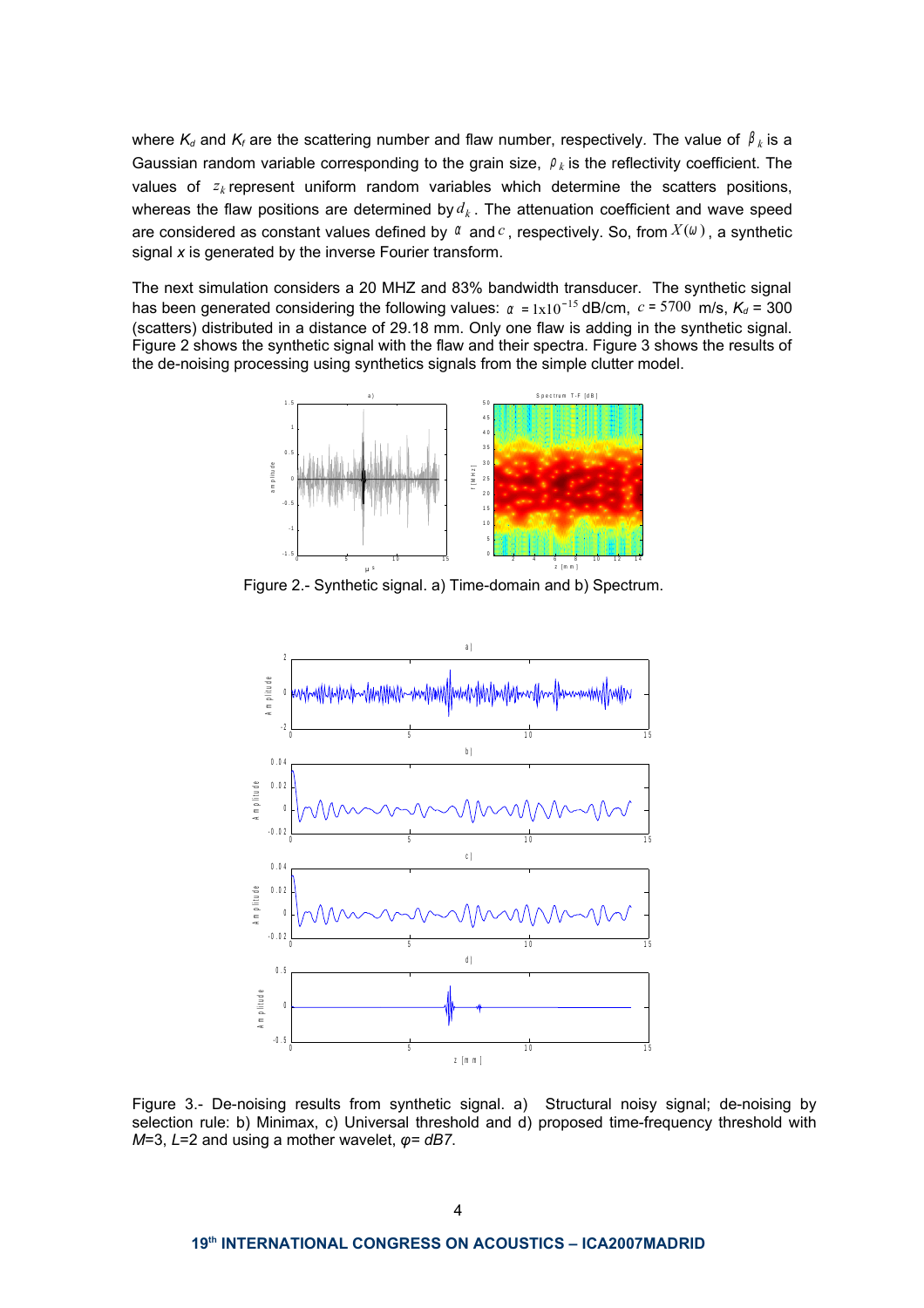Note that using the proposed threshold is able to detect the flaw in compare with the Minimax and Universal threshold. Thus, we can enhance the flaw visibility and detect it without making a deformation in the pulse shape. So, we can infer from Fig. 3b and 3c that using this selection rules is not possible the detection of the flaw pulse.

### **EXPERIMENTAL RESULTS**

A rectangular shaped  $80x120x110$  mm<sup>3</sup> stainless steel block has been employed for the experimentation. It has been inspected with a 20 MHz and 83% bandwidth transducer. Several transversal holes with φ2 mm. and deeps at 50 and 70 mm. have been made. From the top view, holes are located each 2 cm, a distance less than the beam width. Signals have been digitised at 100 MHz and 256 averages have been applied in order to have only structural noise.



Figure 4.- De-noising results from experimental signal. a) Structural noisy signal; de-noising by selection rule: b) Minimax, c) Universal threshold, d) proposed time-frequency threshold with *M*=3, *L*=2 with *φ= dB7*, and e) proposed time-frequency threshold with *M*=3 and *L*=1 with *φ= dB7*.